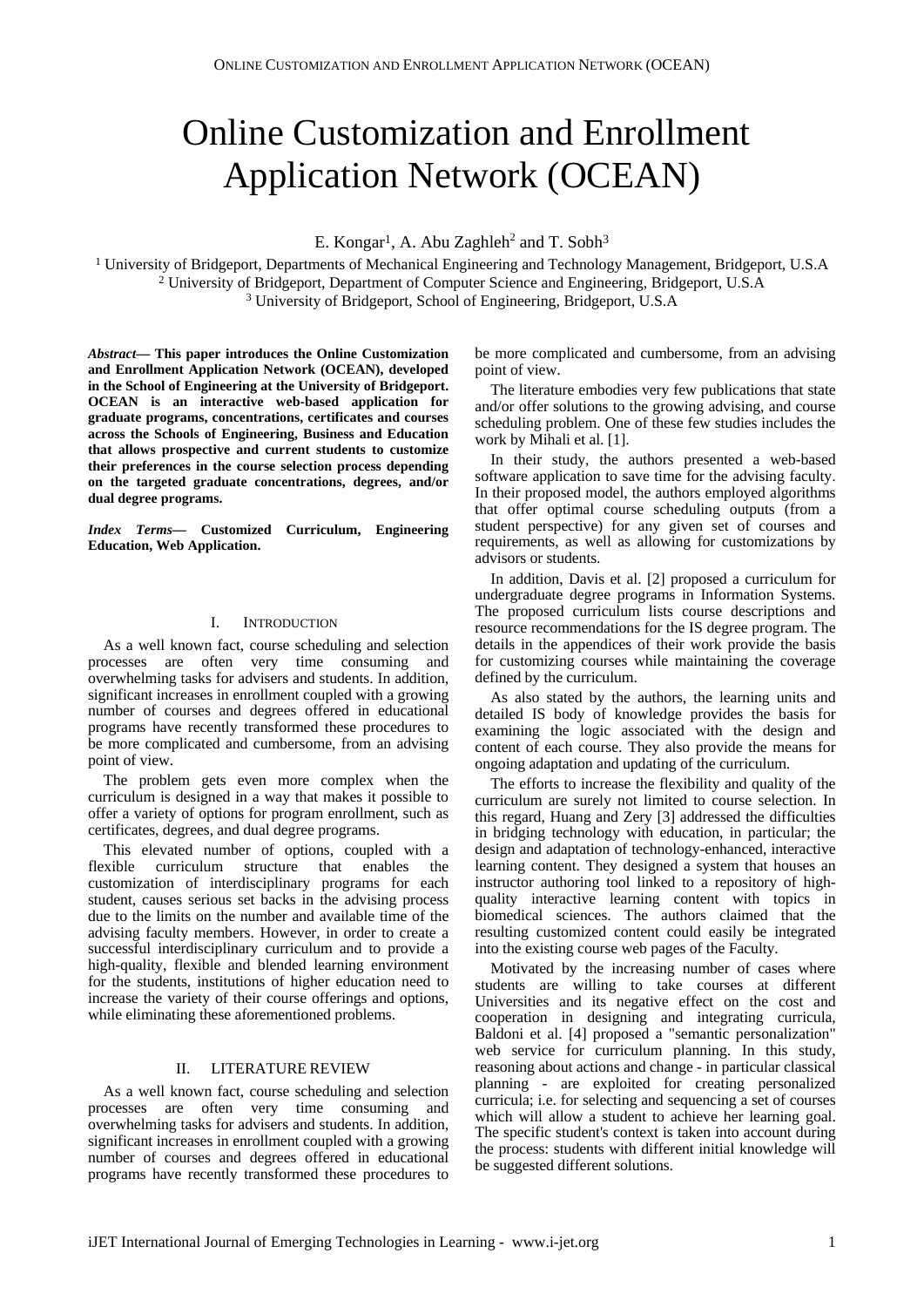In order to fill this gap in the literature and to provide ease in the decision making process of students and advisors during the course selection process, we propose and implement a system that offers a prototype model of a web-based application.

# III. INTRODUCTION OF THE ONLINE CUSTOMIZATION AND ENROLLMENT APPLICATION NETWORK (OCEAN)

The Online Customization and Enrollment Application Network (OCEAN), developed in the School of Engineering at the University of Bridgeport is an interactive web-based application for graduate programs, concentrations, certificates and courses across the Schools of Engineering, Business and Education that allows prospective and current students to customize their preferences in the course selection process depending on



Figure 1. OCEAN Start up page

the targeted graduate concentrations, degrees, and/or dual degree programs (Fig. 1).

OCEAN is designed for two different set of users: (1) current UB School of Engineering (SOE) students who are currently enrolled in the program (2) Prospective students who are seeking to enroll in SOE courses, certification programs, graduate degrees, and/or dual graduate degrees.

The Courses Menu is for prospective students who are seeking to enroll in one or more SOE courses, where as the Concentrations menu are for those who are willing to obtain a certificate from the school. These two options do not require Full/Part time involvement with the SOE and are offered to any individual who qualifies as a candidate to register for courses and/or enroll in a Certificate Program.

As seen in Fig. 1, OCEAN prompts the user to enter their domain user account name and password. In cases when the user decides to sign in, they could save the reports provided by OCEAN at every step of the application. Otherwise, the web application does not allow the output reports to be saved and stored in the database. New users can sign up by entering their personal information, including their educational preferences and backgrounds if they would like to create a personal account (Fig. 2).

Initially, there are four options offered to the user: (1) Courses, (2) Concentrations, (3) Masters Degree, and (4) Dual Masters Degree. Users can branch through any of these options and view a report listing the remaining courses that are required for their degree completion (Fig. 3).

As can also be seen in Fig. 3, there are two text boxes located at the bottom of the web page that provides a partial list of available courses and concentrations at the School of Engineering. The content of these textboxes

| <b>First Name</b>    |                                                       |
|----------------------|-------------------------------------------------------|
| Last Name            |                                                       |
| Major                | <select major="" the=""><br/>٧</select>               |
| E-mail Address       |                                                       |
| City                 |                                                       |
| Country              | United States of America<br>v                         |
| <b>Student State</b> | Alabama<br>$\checkmark$                               |
| <b>User Name</b>     |                                                       |
| Password             |                                                       |
| Confirm Password     |                                                       |
|                      | Please enter the number you see in the<br>image below |
|                      | 3036156                                               |

Figure 2. OCEAN Sign up page

provides links to the course and concentration descriptions, and are altered randomly every time the page is reloaded (i.e., refreshed).



Figure 3. OCEAN Initial page

After the selection of one of the provided options, the user is requested to select one or more of the preferred courses, concentrations, degrees and/or dual degrees. Fig. 4 depicts the list of current courses that are offered in the



Figure 4. OCEAN Course selection page

School of Engineering. Here, the user can make multiple selections by pressing and holding the "Ctrl" key.

After the selection of courses that are of interest to the user, the user is prompted for his/her concentration, graduate degree, and dual graduation degree preferences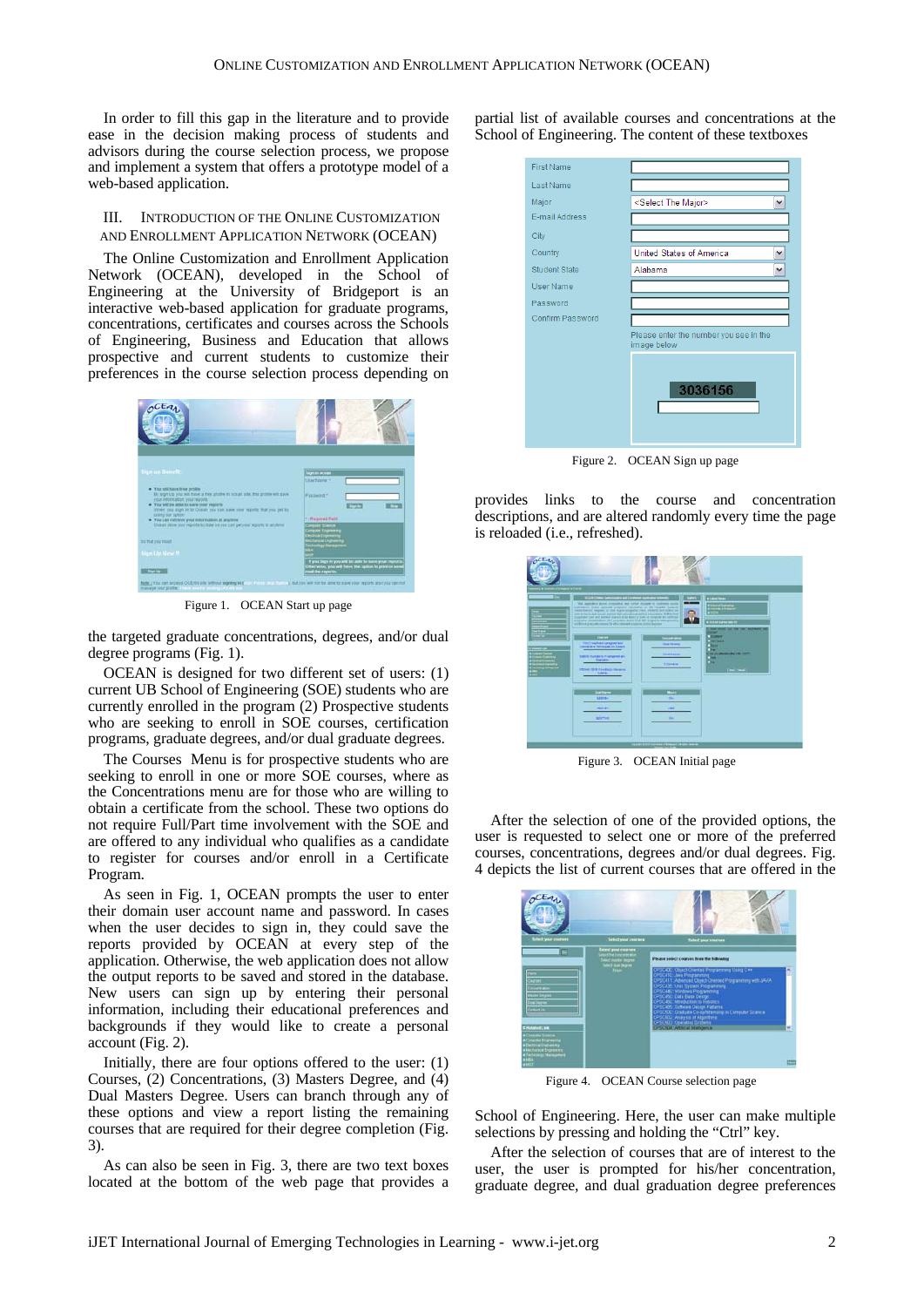respectively. As with most of the recommending systems, this user interface also aims to determine the interest of the current user and use this information for related suggestions. In this regard, the list of user-selected courses narrows down the suggested lists of possible concentrations and degrees, taking these preferences into account. In other words, if the user selects one or more courses, in the consecutive step, OCEAN will take these selections into account and will offer only the concentrations that include one or more of the selected courses in the recommendation list.

The recommendation list is constructed by a search algorithm that provides a hierarchical list of related concentrations. That is, the concentrations including the highest number of selected courses will have the precedence and will appear at the beginning of the list; where as the concentrations with less number of related courses will appear at the bottom. A tie is broken in an alphabetical order.

In each of these consecutive steps of concentration, degree, and dual degree selection, the user may choose not to proceed further, and may skip the step (Fig. 5).



Figure 5. OCEAN Concentration selection page

In the case where the user makes a selection among the candidate concentrations, a short list of degree requirements will appear at the bottom of the page (Fig. 6).

As it can be seen in Fig. 6, the application distinguished the core and elective courses and provides multiple options for various degree completion scenarios depending on the user preferences.

OCEAN, in addition to the its core functionality, also



embodies additional features, including links to the web pages of every department at the School of Engineering; latest news regarding the University of Bridgeport; surveys to obtain feedback from the users and/or students regarding the web application and/or the quality of education at the School of Engineering; and a Help Menu that provides keyword search in the main School of Engineering web site.

In addition to the user interface, there is also an administrative module in OCEAN which enables the administrators of the web application to update and alter the web site. With its classified modules, the administrators are able to login and add/delete courses, concentrations (Fig. 7), degrees and dual degrees from the database. The administrative login also allows the privileged users to access the user information database, to update the News, and to view the survey results.

OCEAN is developed using VB.NET 2005, ASP.NET 2.0, and [MSSQLServer2000.](http://www.houseoffusion.com/groups/sql/message.cfm/messageid:1683) This project is developed on a Pentium-4 based machine that runs Windows XP operating system, ASP.NET server, and Internet

|                   | л                                             |  | ÷                      | S |         |     | 660 |   |                           |  |
|-------------------|-----------------------------------------------|--|------------------------|---|---------|-----|-----|---|---------------------------|--|
|                   | <b>All Concentration List</b>                 |  |                        |   |         |     |     |   |                           |  |
| Совсеми абон Напе |                                               |  |                        |   |         |     |     |   |                           |  |
| Accounting        |                                               |  |                        |   | в       |     |     | × |                           |  |
|                   | Advanced Applications and Systems Programming |  |                        |   |         |     | ÷   | Э | $\boldsymbol{\mathsf{x}}$ |  |
|                   | <b>Bio-Madical Engineering</b>                |  |                        |   |         | ы   |     |   | ×                         |  |
|                   | <b>Bo-Tech Munagement</b>                     |  |                        |   |         | ka. |     |   | $\boldsymbol{\times}$     |  |
|                   | CAD / CAM                                     |  |                        |   |         | ۰   |     |   | æ                         |  |
|                   |                                               |  |                        |   | 1234567 |     |     |   |                           |  |
|                   | <b>CONSTRUCTION</b>                           |  |                        |   |         |     |     |   |                           |  |
|                   | Concentration Name:<br>[ Lipmer   [ Elline ]  |  | So-Medical Engineering |   |         |     |     |   |                           |  |

Figure 7. OCEAN Concentration selection page

Information Services (IIS). The project is uploaded to the SOE website [\(http://www.ocean.bridgeport.edu](http://www.ocean.bridgeport.edu/)).

### IV. CONCLUSIONS AND FUTURE RESEARCH

This study demonstrated the functionality of a web based application tool, OCEAN, developed in the School of Engineering at the University of Bridgeport. The steps and implementation of the proposed methodology are explained with the help of various examples.

In the future, OCEAN will be enhanced so that it enables students who are currently enrolled in the program to register for their courses online.

#### ACKNOWLEDGMENT

We would like to acknowledge Dimo Sandev who contributed his time to this project.

#### **REFERENCES**

- [1] G. B. Davis, J. T. Gorgone, J. D. Couger, D. L. Feinstein, and H. E. Longenecker, "IS '97 Model Curriculum and Guidelines for Undergraduate Degree Programs in Information Systems.", *Data Base for Advances in Information Systems*, vol. 28 (1), VII-+, 1997.
- [2] R. Mihali, T. Sobh, and D. Vamoser, "SKED: A course scheduling and advising software", *Computer Applications in Engineering Education*, vol. 12 (1), pp. 1-19, 2005.
- [3] Huang, C., Zary, N., "Acquire and Customize High-Quality Interactive Learning Content for Your Curriculum", World Conference on Educational Multimedia, Hypermedia and Telecommunications, vol. 2003, (1), pp. 784-786, 2003.

Figure 6. OCEAN Concentration selection page